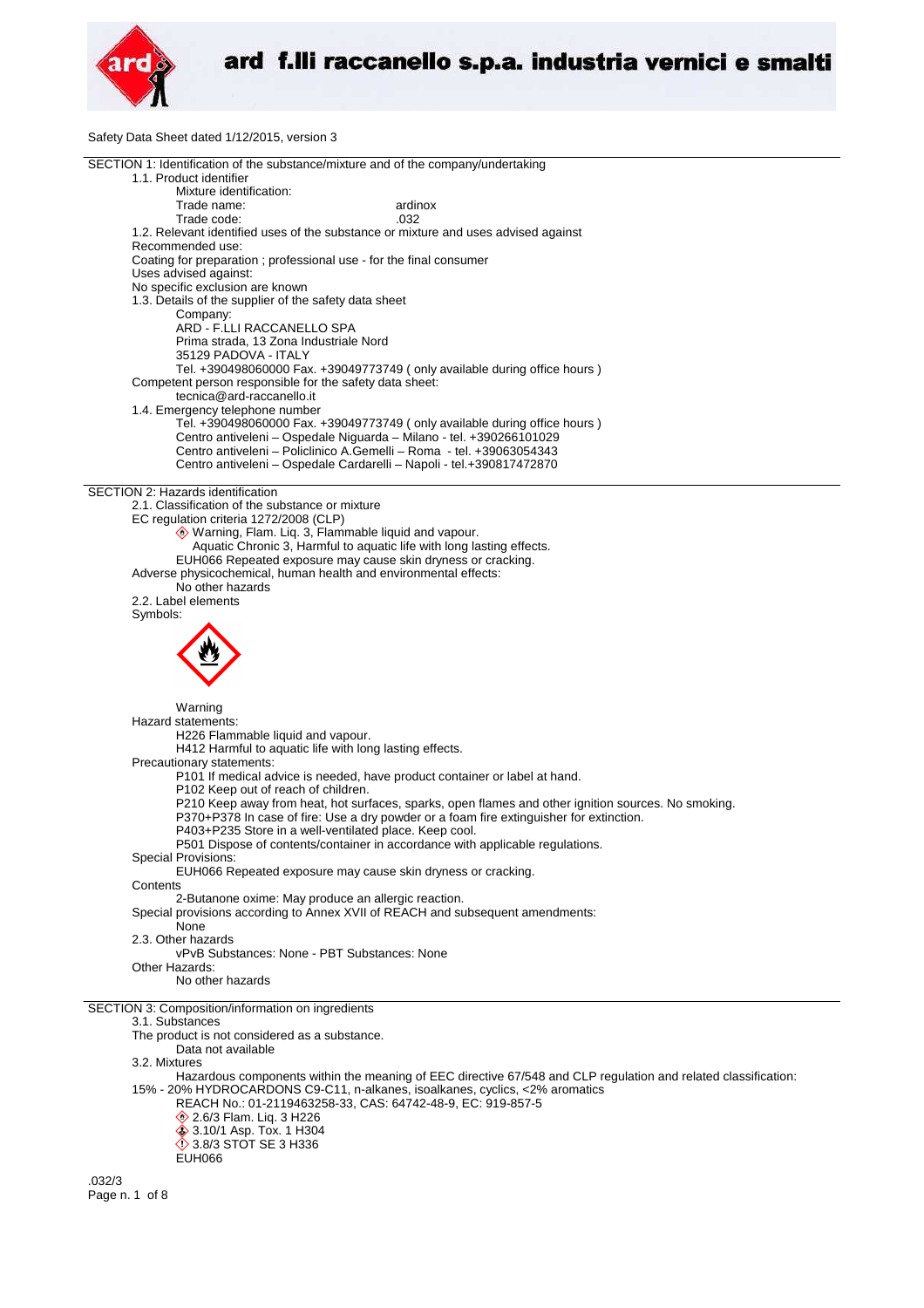DECLP (CLP)\*

- 0.5% 0.99% Trizinc bis(orthophosphate)
	- Index number: 030-011-00-6, CAS: 7779-90-0, EC: 231-944-3 4.1/A1 Aquatic Acute 1 H400
		- 4.1/C1 Aquatic Chronic 1 H410
- 0.25% 0.5% 2-Butanone oxime
	- REACH No.: 01-2119539477-28, Index number: 616-014-00-0, CAS: 96-29-7, EC: 202-496-6
	- 3.6/2 Carc. 2 H351
	- 3.3/1 Eye Dam. 1 H318
	- 3.4.2/1-1A-1B Skin Sens. 1,1A,1B H317
	- $\ddot{\diamond}$  3.1/4/Dermal Acute Tox. 4 H312
- 0.1% 0.25% Zinc oxide
	- Index number: 030-013-00-7, CAS: 1314-13-2, EC: 215-222-5
	- 4.1/A1 Aquatic Acute 1 H400 M=1. 4.1/C1 Aquatic Chronic 1 H410 M=1.

250 ppm 2-(2-Butoxyethoxy)ethanol

REACH No.: 01-2119475104-44, Index number: 603-096-00-8, CAS: 112-34-5, EC: 203-961-6 **12 Bye Irrit. 2 H319** 

\*DECLP (CLP): Substance classified in accordance with Note P, Annex VI of EC Regulation (EC) 1272/2008. The classification as a carcinogen or mutagen need not apply if it can be shown that the substance contains less than 0,1 % w/w benzene (EINECS No 200-753-7). When the substance is not classified as a carcinogen at least the precautionary statements (P102-)P260-P262-P301 + P310-P331 (Table 3.1) or the S-phrases (2-)23-24-62 (Table 3.2) shall apply. This note applies only to certain complex oil-derived substances in Part 3.

### SECTION 4: First aid measures

| SECTION 4. FIISLAIU IIIEASUIES                             |                                                                                                                  |  |
|------------------------------------------------------------|------------------------------------------------------------------------------------------------------------------|--|
| 4.1. Description of first aid measures                     |                                                                                                                  |  |
| In case of skin contact:                                   |                                                                                                                  |  |
| Wash with plenty of water and soap.                        |                                                                                                                  |  |
| In case of eyes contact:                                   |                                                                                                                  |  |
|                                                            |                                                                                                                  |  |
|                                                            | Rinse immediately with plenty of water and seek medical advice.                                                  |  |
| In case of Ingestion:                                      |                                                                                                                  |  |
|                                                            | Do not under any circumstances induce vomiting. OBTAIN A MEDICAL EXAMINATION IMMEDIATELY.                        |  |
| In case of Inhalation:                                     |                                                                                                                  |  |
|                                                            | Remove casualty to fresh air and keep warm and at rest.                                                          |  |
|                                                            | 4.2. Most important symptoms and effects, both acute and delayed                                                 |  |
| <b>Drowsiness</b>                                          |                                                                                                                  |  |
|                                                            |                                                                                                                  |  |
| <b>Dizziness</b>                                           |                                                                                                                  |  |
| Nausea                                                     |                                                                                                                  |  |
|                                                            | 4.3. Indication of any immediate medical attention and special treatment needed                                  |  |
| Treatment:                                                 |                                                                                                                  |  |
| Treat symptomatically.                                     |                                                                                                                  |  |
|                                                            |                                                                                                                  |  |
| SECTION 5: Firefighting measures                           |                                                                                                                  |  |
| 5.1. Extinguishing media                                   |                                                                                                                  |  |
| Suitable extinguishing media:                              |                                                                                                                  |  |
|                                                            |                                                                                                                  |  |
| Use dry chemical or foam extinguishers.                    |                                                                                                                  |  |
|                                                            | Extinguishing media which must not be used for safety reasons:                                                   |  |
| None in particular.                                        |                                                                                                                  |  |
| 5.2. Special hazards arising from the substance or mixture |                                                                                                                  |  |
|                                                            | May produce toxic fumes of carbon monoxide if burning.                                                           |  |
|                                                            | Do not inhale explosion and combustion gases.                                                                    |  |
| 5.3. Advice for firefighters                               |                                                                                                                  |  |
|                                                            | Before approaching the fire, cool containers exposed to fire with water spray. Wear full firefighting equipment. |  |
|                                                            |                                                                                                                  |  |
| Use suitable breathing apparatus.                          |                                                                                                                  |  |
|                                                            | Collect contaminated fire extinguishing water separately. This must not be discharged into drains.               |  |
|                                                            | Move undamaged containers from immediate hazard area if it can be done safely.                                   |  |
|                                                            |                                                                                                                  |  |
| SECTION 6: Accidental release measures                     |                                                                                                                  |  |
|                                                            | 6.1. Personal precautions, protective equipment and emergency procedures                                         |  |
| Wear personal protection equipment.                        |                                                                                                                  |  |
| Remove all sources of ignition.                            |                                                                                                                  |  |
| Remove persons to safety.                                  |                                                                                                                  |  |
|                                                            | See protective measures under point 7 and 8.                                                                     |  |
|                                                            |                                                                                                                  |  |
| 6.2. Environmental precautions                             |                                                                                                                  |  |
|                                                            | Do not allow to enter into soil/subsoil. Do not allow to enter into surface water or drains.                     |  |
|                                                            | Retain contaminated washing water and dispose it.                                                                |  |
|                                                            | In case of gas escape or of entry into waterways, soil or drains, inform the responsible authorities.            |  |
| 6.3. Methods and material for containment and cleaning up  |                                                                                                                  |  |
|                                                            | Suitable material for taking up: absorbing material, organic, sand.                                              |  |
| Wash with plenty of water.                                 |                                                                                                                  |  |
| 6.4. Reference to other sections                           |                                                                                                                  |  |
|                                                            |                                                                                                                  |  |
| See also section 8 and 13                                  |                                                                                                                  |  |
| .032/3                                                     |                                                                                                                  |  |
| Page n. 2 of 8                                             |                                                                                                                  |  |
|                                                            |                                                                                                                  |  |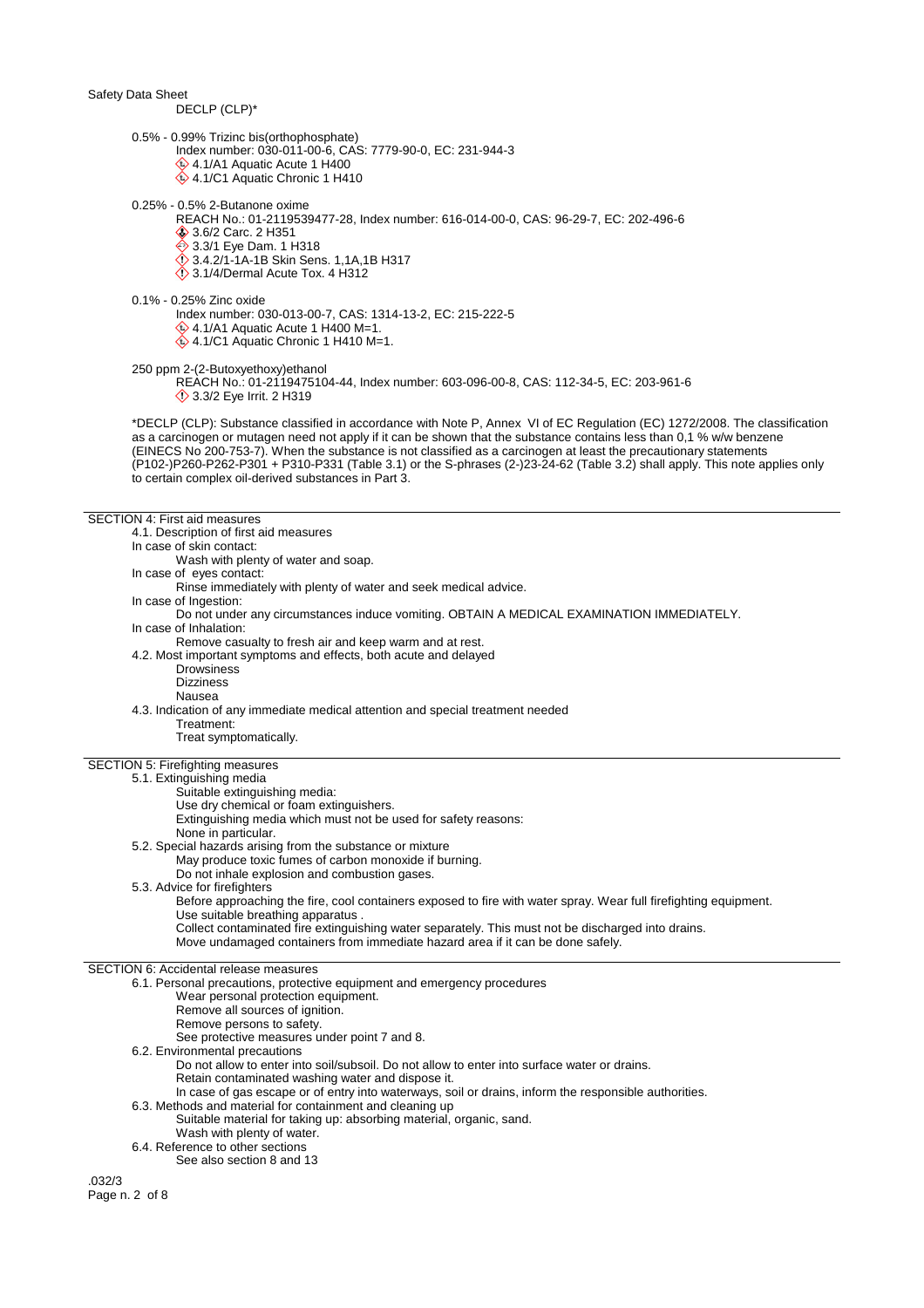SECTION 7: Handling and storage 7.1. Precautions for safe handling Avoid contact with skin and eyes, inhalation of vapours and mists. Don't use empty container before they have been cleaned. Contamined clothing should be changed before entering eating areas. Do not eat or drink while working. See also section 8 for recommended protective equipment. 7.2. Conditions for safe storage, including any incompatibilities Always keep in a well ventilated place. Store at below 20 °C. Keep away from unguarded flame and heat sources. Avoid direct exposure to sunlight. Keep away from unguarded flame, sparks, and heat sources. Avoid direct exposure to sunlight. Keep away from food, drink and feed. Incompatible materials: None in particular. Instructions as regards storage premises: Cool and adequately ventilated. 7.3. Specific end use(s) None in particular SECTION 8: Exposure controls/personal protection 8.1. Control parameters Exposure limit(s): HYDROCARDONS C9-C11, n-alkanes, isoalkanes, cyclics, <2% aromatics - CAS: 64742-48-9 DFG - LTE(8h): 1200 mg/m3, 197 ppm TLV ACGIH - LTE(8h): 1200 mg/m3, 197 ppm Zinc oxide - CAS: 1314-13-2 TLV ACGIH - LTE(8h): 2 mg/m3 - STE: 10 mg/m3 - Notes: (R) - Metal fume fever 2-(2-Butoxyethoxy)ethanol - CAS: 112-34-5 OEL EU-LTE(8h): 67.5 mg/m3, 10 ppm - STE: 101.2 mg/m3, 15 ppm - Notes: Bold-type: Indicative Occupational Exposure Limit Values [2,3] and Limit Values for Occupational Exposure [4] (for references see bibliography) TLV ACGIH - LTE(8h): 66 mg/m3, 10 ppm - Notes: (IFV) - Hematologic, liver and kidney eff DNEL Values: HYDROCARDONS C9-C11, n-alkanes, isoalkanes, cyclics, <2% aromatics - CAS: 64742-48-9 Worker Professional: 871 mg/kg - Exposure: Human Dermal - Frequency: Long Term, systemic effects Worker Professional: 871 mg/m3 - Exposure: Human Inhalation - Frequency: Long Term, systemic effects Exposure: Human Dermal - Frequency: Long Term, local effects - Endpoint: Hazard Identified but no value available Exposure: Human Inhalation - Frequency: Long Term, local effects - Endpoint: Hazard Identified but no value available 2-Butanone oxime - CAS: 96-29-7 Worker Professional: 2.5 mg/kg - Exposure: Human Dermal - Frequency: Short Term, systemic effects Worker Professional: 1.3 mg/kg - Exposure: Human Dermal - Frequency: Long Term, systemic effects Worker Professional: 9 mg/m3 - Exposure: Human Inhalation - Frequency: Long Term, systemic effects Worker Professional: 3.33 mg/m3 - Exposure: Human Inhalation - Frequency: Long Term, local effects 2-(2-Butoxyethoxy)ethanol - CAS: 112-34-5 Worker Professional: 67.5 mg/m3 - Exposure: Human Inhalation - Frequency: Long Term, local effects Worker Professional: 67.5 mg/kg - Exposure: Human Inhalation - Frequency: Long Term, systemic effects Worker Professional: 20 mg/kg - Exposure: Human Dermal - Frequency: Long Term, systemic effects Exposure: Human Dermal - Frequency: Long Term, local effects - Endpoint: Hazard Identified but no value available PNEC Values: HYDROCARDONS C9-C11, n-alkanes, isoalkanes, cyclics, <2% aromatics - CAS: 64742-48-9 Target: Marine water - Type of hazard: Hazard Identified but no value available Target: Fresh Water - Type of hazard: Hazard Identified but no value available Target: Food chain - Type of hazard: Hazard Identified but no value available 2-Butanone oxime - CAS: 96-29-7 Target: Fresh Water - Value: 0.256 mg/l 2-(2-Butoxyethoxy)ethanol - CAS: 112-34-5 Target: Fresh Water - Value: 1 mg/l Target: Marine water - Value: 0.1 mg/l Target: Freshwater sediments - Value: 4 mg/kg Target: Marine water sediments - Value: 0.4 mg/kg Target: Food chain - Value: 56 mg/kg 8.2. Exposure controls Eye/ face protection: Eye glasses with side protection. For spray application, use basket eye glasses. Skin protection a) protection for hands: NBR (nitrile rubber) gloves. PVA (Polyvinyl alcohol) gloves. In case of a prolonged use employ suitable protective gloves. b) other: Overall. Respiratory protection: Half-face mask DIN EN 140 with filter "A" , brown colour .032/3

Page n. 3 of 8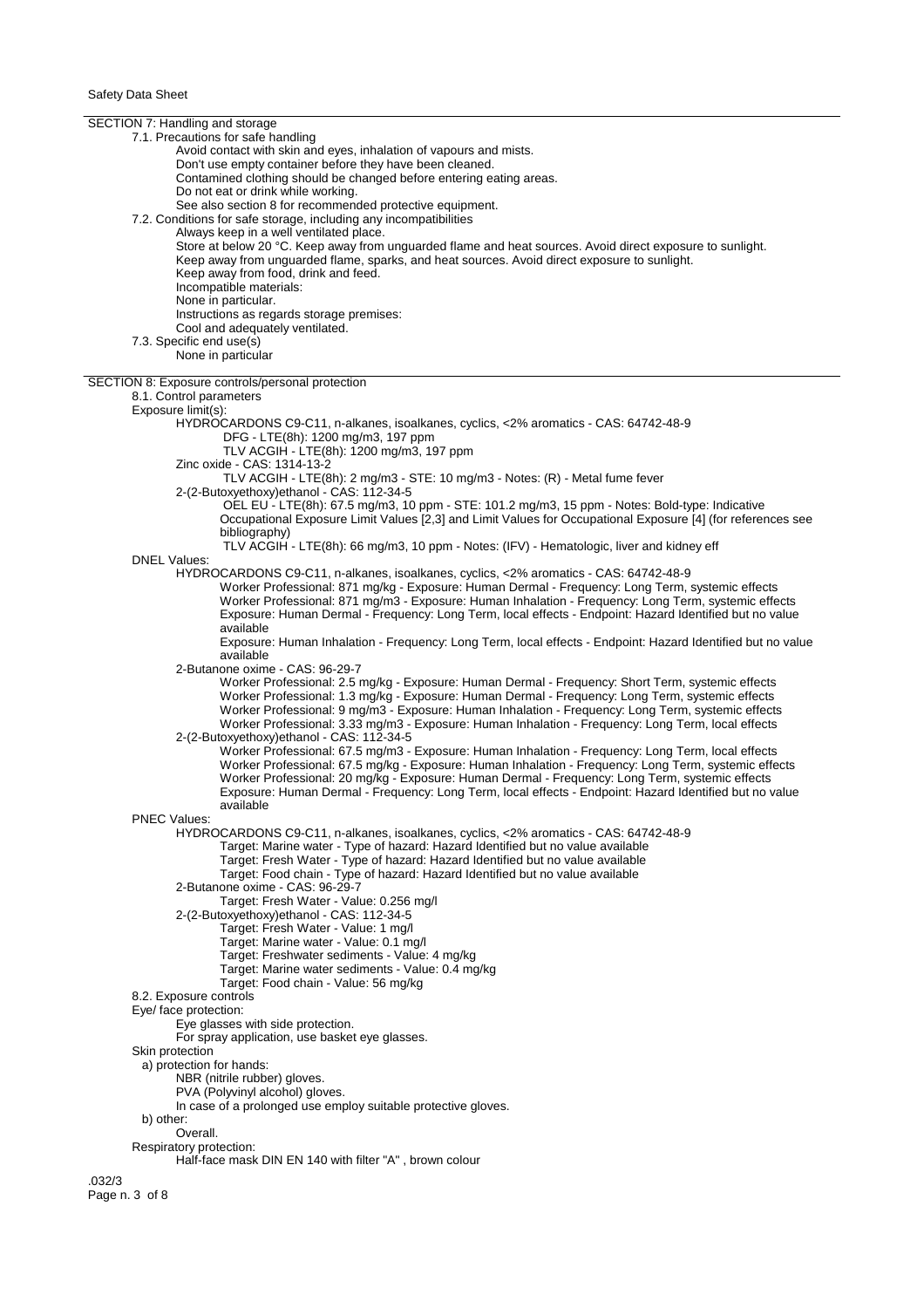For spray application, use mask according to EN 405 with filter type PA or universal.

Thermal Hazards:

None Environmental exposure controls:

None

None

Appropriate engineering controls:

### SECTION 9: Physical and chemical properties

9.1. Information on basic physical and chemical properties

| <b>Properties</b>                                | Value                                        | Method:                  | Notes:         |
|--------------------------------------------------|----------------------------------------------|--------------------------|----------------|
| Appearance and colour:                           | Fluid dispersion<br>various colors           | --                       |                |
| Odour:                                           | Characteristic:<br>aliphatic<br>hydrocarbons | Ξ.                       | ۵.             |
| Odour threshold:                                 | Data not available                           | ă.                       | ۵.             |
| pH:                                              | Irrelevant                                   | $\overline{a}$           |                |
| Melting point / freezing point:                  | Data not available                           | $\overline{a}$           | ۵.             |
| Initial boiling point and boiling<br>range:      | Data not available                           | Ξ.                       | ۵.             |
| Flash point:                                     | $34^{\circ}$ C                               | EN ISO 13736             | --             |
| Evaporation rate:                                | Data not available                           | $\overline{\phantom{a}}$ | ۵.             |
| Solid/gas flammability:                          | Data not available                           | Ξ.                       |                |
| Upper/lower flammability or<br>explosive limits: | Data not available                           | Ξ.                       |                |
| Vapour pressure:                                 | Data not available                           | $\ddotsc$                | $-$            |
| Vapour density:                                  | Data not available                           | $\overline{a}$           | --             |
| Relative density:                                | 1510 - 1630 g/l                              | UNI EN ISO<br>2811-1     | $20^{\circ}$ C |
| Solubility in water:                             | Insoluble                                    | $\overline{a}$           | ۵.             |
| Solubility in oil:                               | Miscible                                     | ۵.                       | ۵.             |
| Partition coefficient (n-octanol/<br>water):     | Data not available                           | $\overline{\phantom{a}}$ | --             |
| Auto-ignition temperature:                       | Data not available                           | ă.                       | --             |
| Decomposition temperature:                       | Data not available                           | $\ddotsc$                | --             |
| Viscosity:                                       | $35 - 48s$                                   | DIN 53211, 6mm           | $20^{\circ}$ C |
| Explosive properties:                            | Data not available                           | Ξ.                       | --             |
| Oxidizing properties:                            | Data not available                           | $\overline{\phantom{a}}$ | --             |

# 9.2. Other information

| Value              | Method:                  | Notes:           |
|--------------------|--------------------------|------------------|
| Data not available | $\overline{\phantom{a}}$ | $-1$             |
| Data not available | $\overline{\phantom{a}}$ | $-1$             |
| Data not available | $\overline{\phantom{a}}$ | $-1$             |
|                    |                          | $\sim$<br>$\sim$ |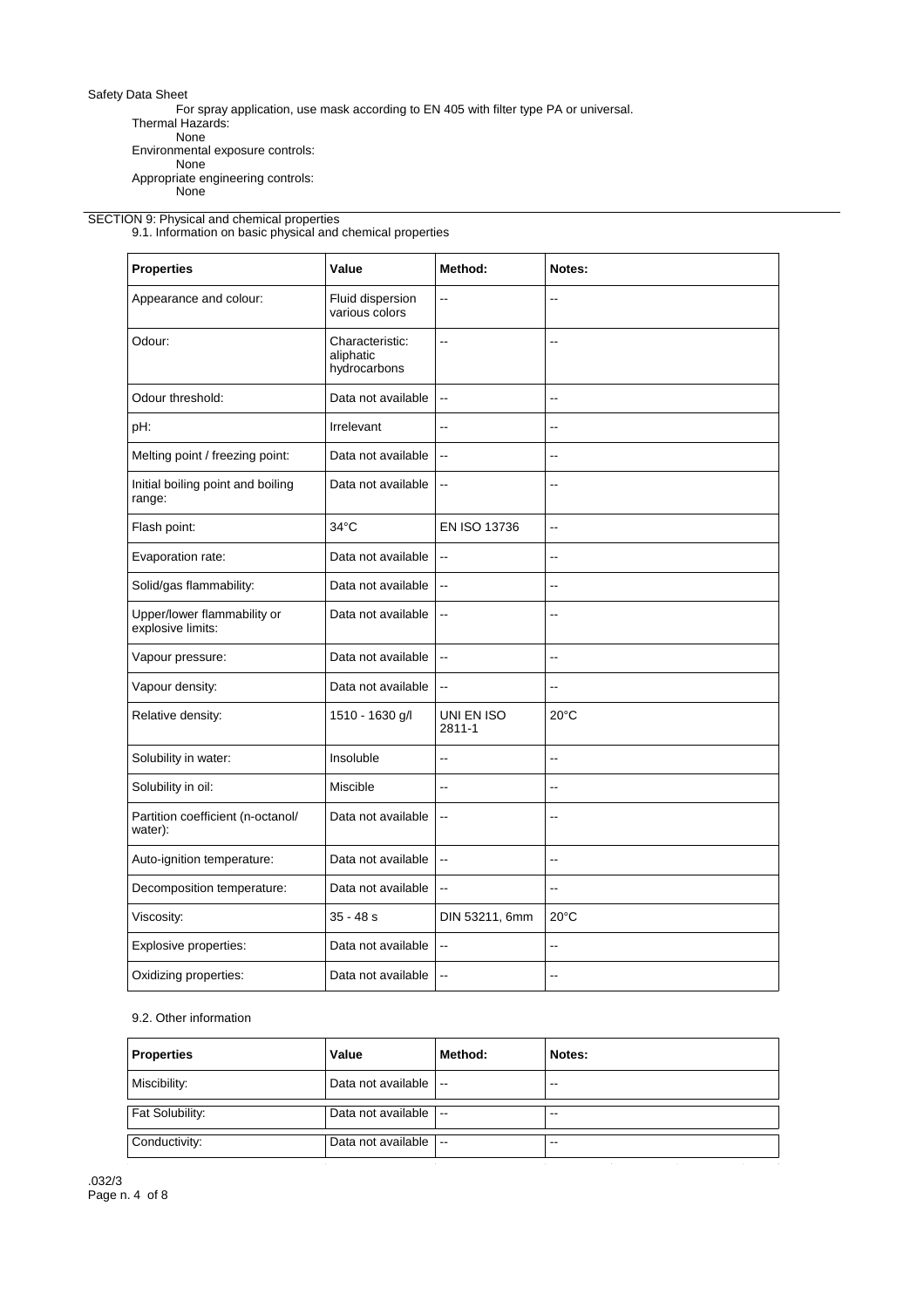| Safety Data Sheet                                                                                       |                                                                               |                                                                                                                            |  |
|---------------------------------------------------------------------------------------------------------|-------------------------------------------------------------------------------|----------------------------------------------------------------------------------------------------------------------------|--|
| Substance Groups relevant<br>properties:                                                                | Data not available   --                                                       | --                                                                                                                         |  |
| Note: The data herein refer to QC when the product was put on the market.                               |                                                                               |                                                                                                                            |  |
| SECTION 10: Stability and reactivity                                                                    |                                                                               |                                                                                                                            |  |
| 10.1. Reactivity                                                                                        |                                                                               |                                                                                                                            |  |
| Stable under normal conditions<br>10.2. Chemical stability                                              |                                                                               |                                                                                                                            |  |
| Stable under normal conditions                                                                          |                                                                               |                                                                                                                            |  |
| 10.3. Possibility of hazardous reactions                                                                |                                                                               |                                                                                                                            |  |
| None                                                                                                    |                                                                               |                                                                                                                            |  |
| 10.4. Conditions to avoid                                                                               |                                                                               |                                                                                                                            |  |
| Stable under normal conditions.                                                                         |                                                                               |                                                                                                                            |  |
| 10.5. Incompatible materials<br>Avoid contact with combustible materials. The product could catch fire. |                                                                               |                                                                                                                            |  |
| 10.6. Hazardous decomposition products                                                                  |                                                                               |                                                                                                                            |  |
| None.                                                                                                   |                                                                               |                                                                                                                            |  |
| SECTION 11: Toxicological information                                                                   |                                                                               |                                                                                                                            |  |
| 11.1. Information on toxicological effects                                                              |                                                                               |                                                                                                                            |  |
| Toxicological information of the mixture:                                                               |                                                                               |                                                                                                                            |  |
| Data not available                                                                                      |                                                                               |                                                                                                                            |  |
| Toxicological information of the main substances found in the mixture:                                  |                                                                               | HYDROCARDONS C9-C11, n-alkanes, isoalkanes, cyclics, <2% aromatics - CAS: 64742-48-9                                       |  |
| a) acute toxicity:                                                                                      |                                                                               |                                                                                                                            |  |
|                                                                                                         | Test: LD50 - Route: Oral - Species: Rat > 5000 mg/kg - Source: OCSE 401       |                                                                                                                            |  |
|                                                                                                         | Test: LD50 - Route: Skin - Species: Rabbit > 5000 mg/kg - Source: OCSE 402    |                                                                                                                            |  |
|                                                                                                         |                                                                               | Test: LC50 - Route: Inhalation - Species: Rat > 4951 mg/m3 - Duration: 4h - Source: OCSE 403                               |  |
| b) skin corrosion/irritation:                                                                           |                                                                               |                                                                                                                            |  |
| c) serious eye damage/irritation:                                                                       | Test: Skin Corrosive - Route: Skin Negative - Source: OCSE 404                |                                                                                                                            |  |
|                                                                                                         | Test: Eye Irritant Negative - Source: OCSE 405                                |                                                                                                                            |  |
| e) germ cell mutagenicity:                                                                              |                                                                               |                                                                                                                            |  |
|                                                                                                         | Test: Mutagenesis Negative - Source: OCSE 471, 473, 474, 476, 478, 479        |                                                                                                                            |  |
| f) carcinogenicity:                                                                                     |                                                                               |                                                                                                                            |  |
|                                                                                                         | Test: Carcinogenicity Negative - Source: OCSE 453                             |                                                                                                                            |  |
| g) reproductive toxicity:                                                                               | Test: Reproductive Toxicity Negative - Source: OCSE 414, 421, 422             |                                                                                                                            |  |
| h) STOT-single exposure:                                                                                |                                                                               |                                                                                                                            |  |
|                                                                                                         | Test: Not specified - Route: Inhalation Positive                              |                                                                                                                            |  |
| i) STOT-repeated exposure:                                                                              |                                                                               |                                                                                                                            |  |
|                                                                                                         | Test: Not specified - Route: Inhalation Negative - Source: OCSE 408, 413, 422 |                                                                                                                            |  |
| Trizinc bis(orthophosphate) - CAS: 7779-90-0<br>a) acute toxicity:                                      |                                                                               |                                                                                                                            |  |
|                                                                                                         | Test: LD50 - Route: Oral - Species: Rat > 5000 mg/kg                          |                                                                                                                            |  |
| 2-Butanone oxime - CAS: 96-29-7                                                                         |                                                                               |                                                                                                                            |  |
| a) acute toxicity:                                                                                      |                                                                               |                                                                                                                            |  |
|                                                                                                         | Test: LC50 - Route: Inhalation - Species: Rat = 13.2 mg/L - Duration: 4h      |                                                                                                                            |  |
|                                                                                                         | Test: LD50 - Route: Skin - Species: Rat = 1000 mg/kg                          |                                                                                                                            |  |
| c) serious eye damage/irritation:                                                                       | Test: LD50 - Route: Oral - Species: Rat > 900 mg/kg                           |                                                                                                                            |  |
| <b>Test: Eye Corrosive Positive</b>                                                                     |                                                                               |                                                                                                                            |  |
| d) respiratory or skin sensitisation:                                                                   |                                                                               |                                                                                                                            |  |
| <b>Test: Skin Sensitization Positive</b>                                                                |                                                                               |                                                                                                                            |  |
| e) germ cell mutagenicity:                                                                              |                                                                               |                                                                                                                            |  |
| Test: Mutagenesis Negative                                                                              |                                                                               |                                                                                                                            |  |
| g) reproductive toxicity:<br><b>Test: Genotoxicity Positive</b>                                         |                                                                               |                                                                                                                            |  |
| 2-(2-Butoxyethoxy)ethanol - CAS: 112-34-5                                                               |                                                                               |                                                                                                                            |  |
| a) acute toxicity:                                                                                      |                                                                               |                                                                                                                            |  |
|                                                                                                         | Test: LD50 - Route: Oral - Species: Rat > 5000 mg/kg                          |                                                                                                                            |  |
|                                                                                                         | Test: LD50 - Route: Skin - Species: Rabbit = 2764 mg/kg                       |                                                                                                                            |  |
| b) skin corrosion/irritation:                                                                           |                                                                               |                                                                                                                            |  |
| c) serious eye damage/irritation:                                                                       | Test: Skin Irritant - Species: Rabbit Positive                                |                                                                                                                            |  |
|                                                                                                         | Test: Eye Irritant - Species: Rabbit Positive                                 |                                                                                                                            |  |
| d) respiratory or skin sensitisation:                                                                   |                                                                               |                                                                                                                            |  |
|                                                                                                         | Test: Skin Sensitization Negative                                             |                                                                                                                            |  |
| e) germ cell mutagenicity:                                                                              |                                                                               |                                                                                                                            |  |
|                                                                                                         | Test: Mutagenesis Negative - Notes: OECD 471                                  |                                                                                                                            |  |
| g) reproductive toxicity:                                                                               | <b>Test: Reproductive Toxicity Negative</b>                                   |                                                                                                                            |  |
|                                                                                                         |                                                                               |                                                                                                                            |  |
|                                                                                                         |                                                                               | If not differently specified, the information required in Regulation (EU)2015/830 listed below must be considered as N.A.: |  |
| a) acute toxicity;<br>h) okin corrogion/irritation:                                                     |                                                                               |                                                                                                                            |  |

- b) skin corrosion/irritation;
- c) serious eye damage/irritation;
- d) respiratory or skin sensitisation;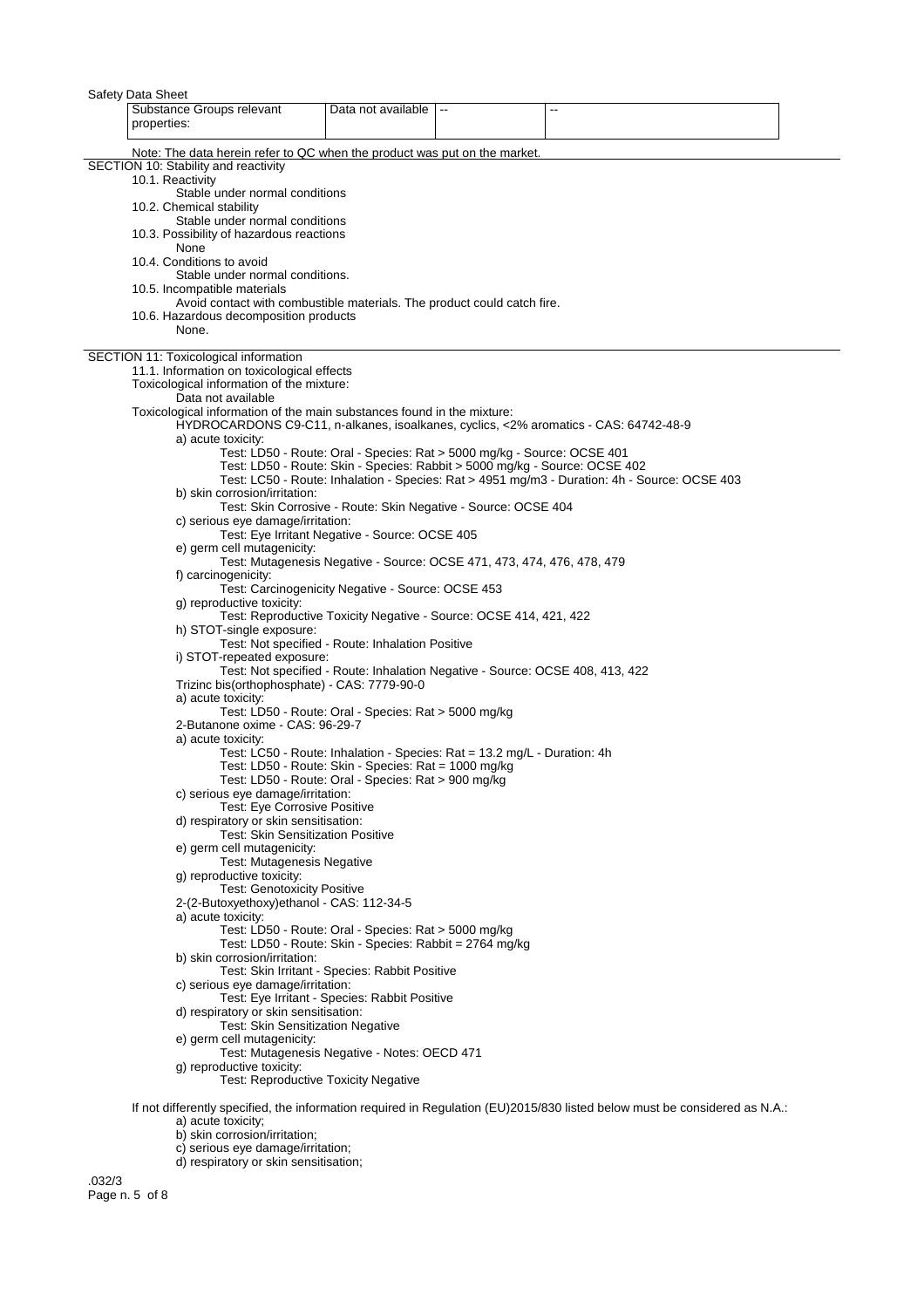e) germ cell mutagenicity; f) carcinogenicity; g) reproductive toxicity; h) STOT-single exposure; i) STOT-repeated exposure; j) aspiration hazard.

SECTION 12:Ecological information 12.1. Toxicity Adopt good working practices, so that the product is not released into the environment. HYDROCARDONS C9-C11, n-alkanes, isoalkanes, cyclics, <2% aromatics - CAS: 64742-48-9 a) Aquatic acute toxicity: Endpoint: EC50 - Species: Daphnia = 1000 mg/L - Duration h: 48 - Notes: EL0 - Daphnia magna Endpoint: IC50 - Species: Algae > 1000 mg/L - Duration h: 72 - Notes: EL50 - Pseudokrchneriella subcapitata Endpoint: LC50 - Species: Fish > 1000 mg/L - Duration h: 96 - Notes: LL50 - Oncorhynchus mykiss 2-Butanone oxime - CAS: 96-29-7 a) Aquatic acute toxicity: Endpoint: LC50 - Species: Fish > 100 mg/L - Duration h: 96 - Notes: Oryzias latipes Endpoint: EC50 - Species: Daphnia = 750 mg/L - Duration h: 48 - Notes: Daphnia magna b) Aquatic chronic toxicity: Endpoint: NOEC - Species: Fish = 50 mg/L - Duration h: 336 - Notes: Oryzias latipes Endpoint: NOEC - Species: Daphnia > 100 mg/L - Duration h: 504 - Notes: Daphnia magna Endpoint: NOEC - Species: Algae = 2.56 mg/L - Duration h: 72 - Notes: Algae Zinc oxide - CAS: 1314-13-2 a) Aquatic acute toxicity: Endpoint: EC50 - Species: Daphnia = 0.17 mg/L - Duration h: 48 - Notes: Daphnia magna Endpoint: LC50 - Species: Fish = 0.14 mg/L - Duration h: 96 - Notes: Oncorhynchus mykiss Endpoint: IC50 - Species: Algae = 0.14 mg/L - Duration h: 72 - Notes: Selenastrum capricornutum 2-(2-Butoxyethoxy)ethanol - CAS: 112-34-5 a) Aquatic acute toxicity: Endpoint: EC50 - Species: Daphnia > 100 mg/L - Duration h: 48 - Notes: Daphnia magna Endpoint: EC50 - Species: Daphnia = 2850 mg/L - Duration h: 24 - Notes: Daphnia magna Endpoint: IC50 - Species: Algae > 100 mg/L - Duration h: 96 - Notes: Scenedesmus subspicatus Endpoint: LC50 - Species: Fish = 1300 mg/L - Duration h: 96 - Notes: Lepomis macrochirus Endpoint: LC50 - Species: Fish = 2700 mg/L - Duration h: 24 - Notes: Carassius auratus 12.2. Persistence and degradability HYDROCARDONS C9-C11, n-alkanes, isoalkanes, cyclics, <2% aromatics - CAS: 64742-48-9 Biodegradability: Readily biodegradable - Test: Data not available - Duration: 672h - %: Data not available - Notes: Data not available 12.3. Bioaccumulative potential 2-Butanone oxime - CAS: 96-29-7 Bioaccumulation: Not bioaccumulative - Test: BCF - Bioconcentrantion factor 0.6 - Duration: Data not available - Notes: exposed MEKO 2mg/l Zinc oxide - CAS: 1314-13-2 Bioaccumulation: Not bioaccumulative - Test: Data not available Data not available - Duration: Data not available - Notes: Data not available 12.4. Mobility in soil Data not available 12.5. Results of PBT and vPvB assessment vPvB Substances: None - PBT Substances: None 12.6. Other adverse effects None SECTION 13: Disposal considerations 13.1. Waste treatment methods Recover, if possible. Send to authorised disposal plants or for incineration under controlled conditions. In so doing, comply with the local and national regulations currently in force. Waste should not be disposed of by release to sewers. Contaminated packaging thinners and cleaning diluents must be landfilled. SECTION 14: Transport information 14.1. UN number ADR-UN number: UN 1263 14.2. UN proper shipping name ADR-Shipping Name: Paint 14.3. Transport hazard class(es) ADR-Class: 3 14.4. Packing group ADR-Packing Group: III 14.5. Environmental hazards ADR-Enviromental Pollutant: No 14.6. Special precautions for user ADR-Tunnel Restriction Code: D/E

14.7. Transport in bulk according to Annex II of Marpol and the IBC Code Data not available

SECTION 15: Regulatory information

15.1. Safety, health and environmental regulations/legislation specific for the substance or mixture

.032/3 Page n. 6 of 8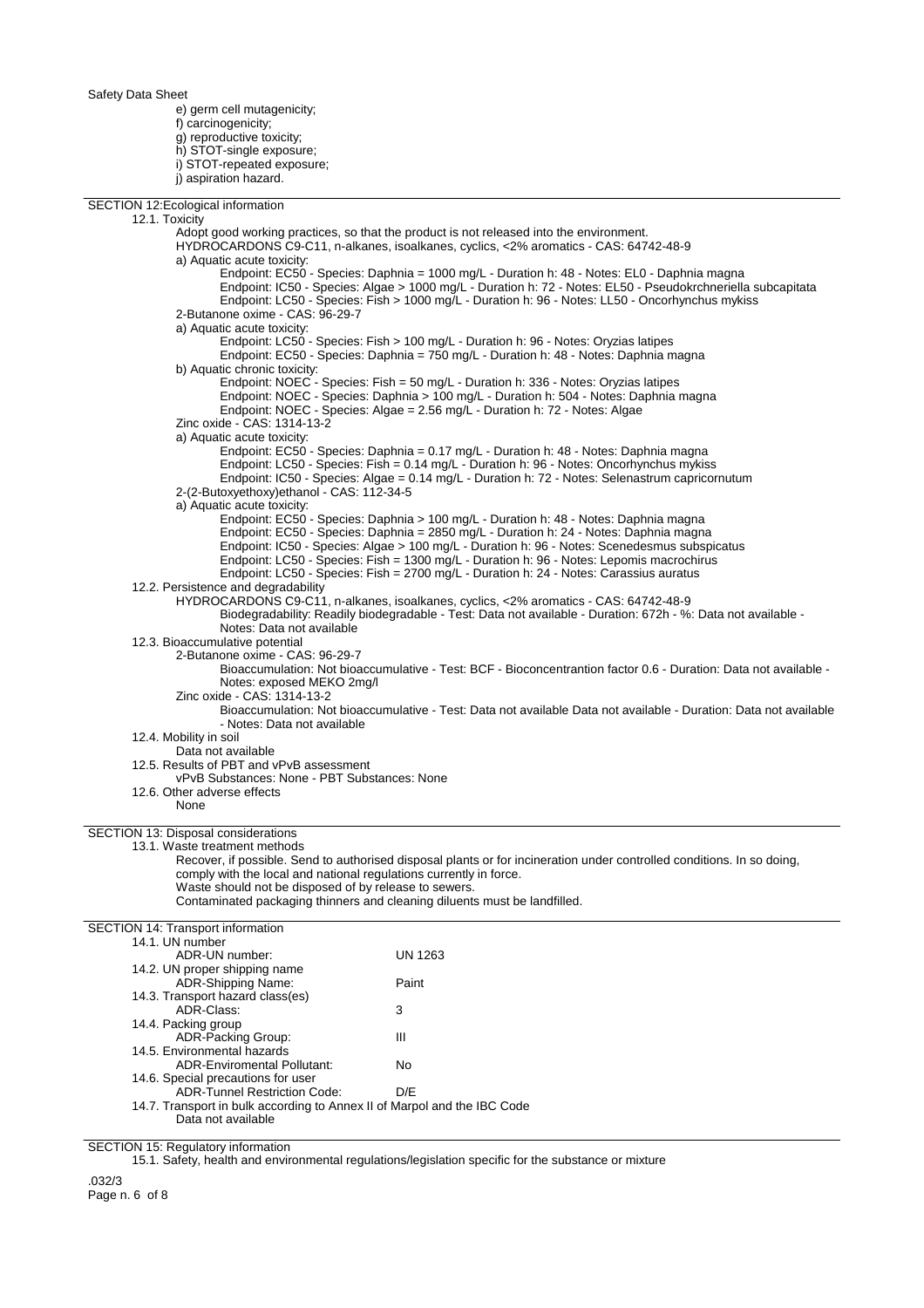DIR.2004/42/CE. Subcategory i Type BS limit COV 500 g/l. Contained in product < 500 g/l. Regulation (EU) No 528/2012 and subsequent amendments. Dir. 98/24/EC (Risks related to chemical agents at work). Directive 2000/39/CE (Occupational exposure limit values) and subsequent modifications: 2004/37/CE, 2006/15/CE and 2009/161/UE. Regulation (EC) n. 1907/2006 (REACH) Regulation (EC) n. 1272/2008 (CLP) Regulation (EC) n. 790/2009 (ATP 1 CLP) and (EU) n. 758/2013 Regulation (EU) 2015/830 Regulation (EU) n. 286/2011 (ATP 2 CLP) Regulation (EU) n. 618/2012 (ATP 3 CLP) Regulation (EU) n. 487/2013 (ATP 4 CLP) Regulation (EU) n. 944/2013 (ATP 5 CLP) Regulation (EU) n. 605/2014 (ATP 6 CLP) Restrictions related to the product or the substances contained according to Annex XVII Regulation (EC) 1907/2006 (REACH) and subsequent modifications: None Where applicable, refer to the following regulatory provisions : Directive 2003/105/CE ('Activities linked to risks of serious accidents') and subsequent amendments. Regulation (EC) nr 648/2004 (detergents). 1999/13/EC (VOC directive) Provisions related to directives 82/501/EC(Seveso), 96/82/EC(Seveso II): Data not available

15.2. Chemical safety assessment No

#### SECTION 16: Other information

Full text of phrases referred to in Section 3:

- H226 Flammable liquid and vapour.
- H304 May be fatal if swallowed and enters airways.

H336 May cause drowsiness or dizziness.

EUH066 Repeated exposure may cause skin dryness or cracking.

H400 Very toxic to aquatic life.

- H410 Very toxic to aquatic life with long lasting effects.
- H351 Suspected of causing cancer.
- H318 Causes serious eye damage.
- H317 May cause an allergic skin reaction.
- H312 Harmful in contact with skin.
- H319 Causes serious eye irritation.

Paragraphs modified from the previous revision:

SECTION 1: Identification of the substance/mixture and of the company/undertaking

SECTION 2: Hazards identification

SECTION 3: Composition/information on ingredients

SECTION 4: First aid measures

SECTION 5: Firefighting measures

SECTION 7: Handling and storage

SECTION 8: Exposure controls/personal protection

SECTION 9: Physical and chemical properties

SECTION 10: Stability and reactivity

SECTION 11: Toxicological information

SECTION 12:Ecological information

SECTION 13: Disposal considerations

SECTION 14: Transport information

SECTION 15: Regulatory information

This document was prepared by a competent person who has received appropriate training. Main bibliographic sources:

The ECHA database on registered substances.

ESIS- European chemical Substances Information System.

eChemPortal- the global portal to Information on Chemical Substance.

- GESTIS substance database.
- Insert further consulted bibliography

The information contained herein is based on our state of knowledge at the above-specified date. It refers solely to the product indicated and constitutes no guarantee of particular quality.

It is the duty of the user to ensure that this information is appropriate and complete with respect to the specific use intended. This MSDS cancels and replaces any preceding release.

Legend of acronyms and abbreviations used in the safety data sheet:

|         | Legend of actomytics and abbieviations used in the safety data sheet.                           |
|---------|-------------------------------------------------------------------------------------------------|
| ADR:    | European Agreement concerning the International Carriage of Dangerous Goods by Road.            |
| CAS:    | Chemical Abstracts Service (division of the American Chemical Society).                         |
| CLP:    | Classification, Labeling, Packaging.                                                            |
| DNEL:   | Derived No Effect Level.                                                                        |
| EC50:   | Median effective concentration expected to produce a certain effect in 50% of test<br>organisms |
| ECHA:   | European Chemicals Agency                                                                       |
| EINECS: | European Inventory of Existing Commercial Chemical Substances                                   |

.032/3 Page n. 7 of 8